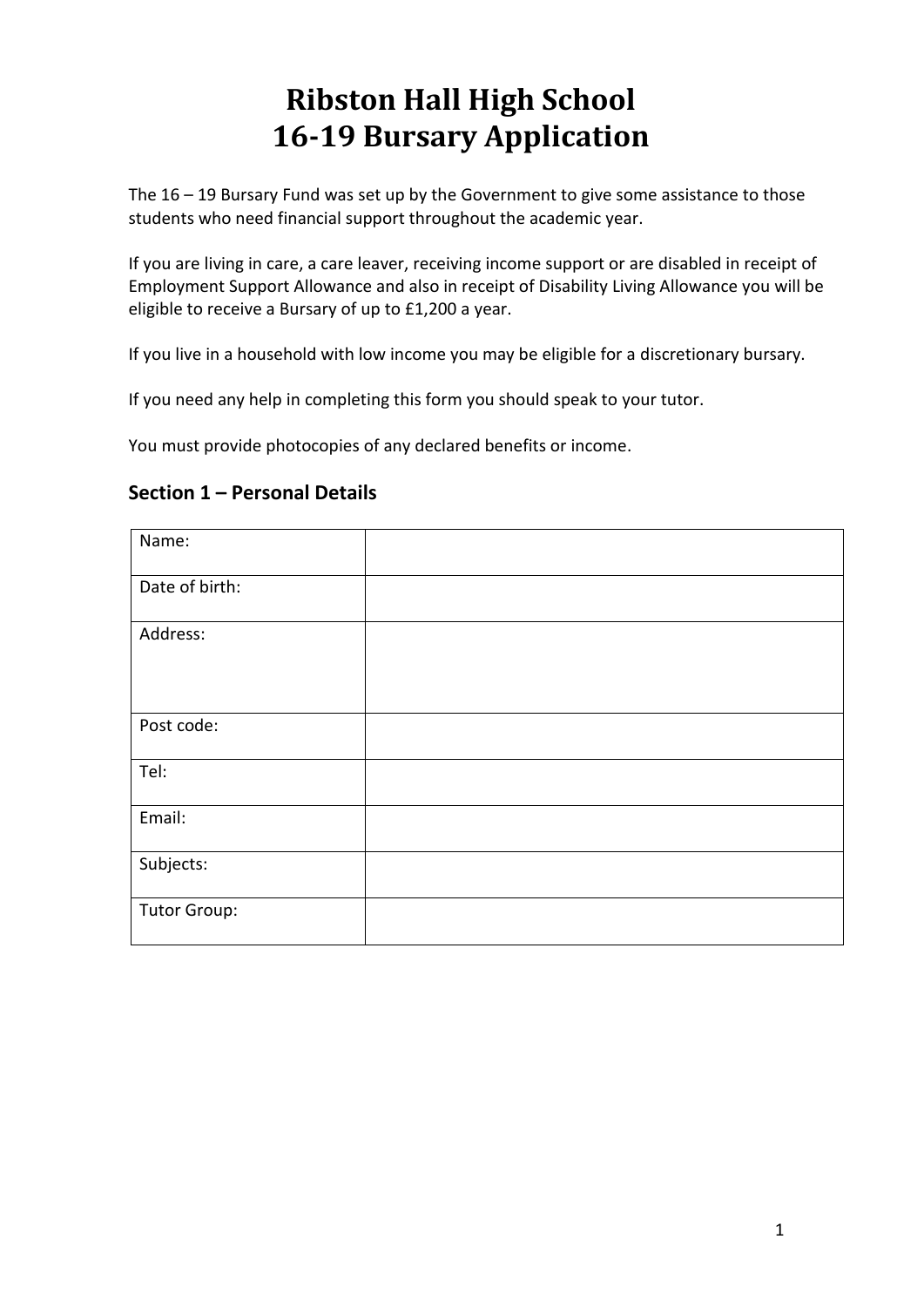# **Ribston Hall High School 16-19 Bursary Application**

## **Section 2 - Personal Circumstances**

(all applications will be treated in the strictest confidence)

|                                                                                                         |  | Yes         | No                 |
|---------------------------------------------------------------------------------------------------------|--|-------------|--------------------|
| Are you in Local Authority Care, a care leaver, or living<br>with foster parents?                       |  |             |                    |
| Are you in receipt of income support and/or Universal<br>Credit?                                        |  |             |                    |
| Are you disabled and in receipt of Employment Support<br>Allowance and also Disability Living Allowance |  |             |                    |
| Are you or have you been in receipt of free-school meals?                                               |  |             |                    |
| Do you or your parents receive any of the following<br>benefits?                                        |  | Please tick | Amount per<br>week |
| Income Support/JSA/ESA                                                                                  |  |             |                    |
| <b>Universal Credit</b>                                                                                 |  |             |                    |
| <b>Child Tax Credit</b>                                                                                 |  |             |                    |
| <b>Working Tax Credit</b>                                                                               |  |             |                    |
| Other income based<br>benefit (Please specify)                                                          |  |             |                    |

| If you live with or are financially dependent upon your parent(s) or guardians(s) and they<br>are on low incomes please provide the following details |  |            |  |
|-------------------------------------------------------------------------------------------------------------------------------------------------------|--|------------|--|
| Name                                                                                                                                                  |  |            |  |
| Address (if different from                                                                                                                            |  |            |  |
| yours)                                                                                                                                                |  |            |  |
|                                                                                                                                                       |  |            |  |
|                                                                                                                                                       |  |            |  |
|                                                                                                                                                       |  |            |  |
| Their annual earnings (including benefits)                                                                                                            |  | Amount per |  |
| You must provide proof in the form of notification from Benefit's                                                                                     |  | week       |  |
| agencies, P60, Tax Credit Award Notice or evidence of self employed                                                                                   |  |            |  |
| earnings)                                                                                                                                             |  |            |  |